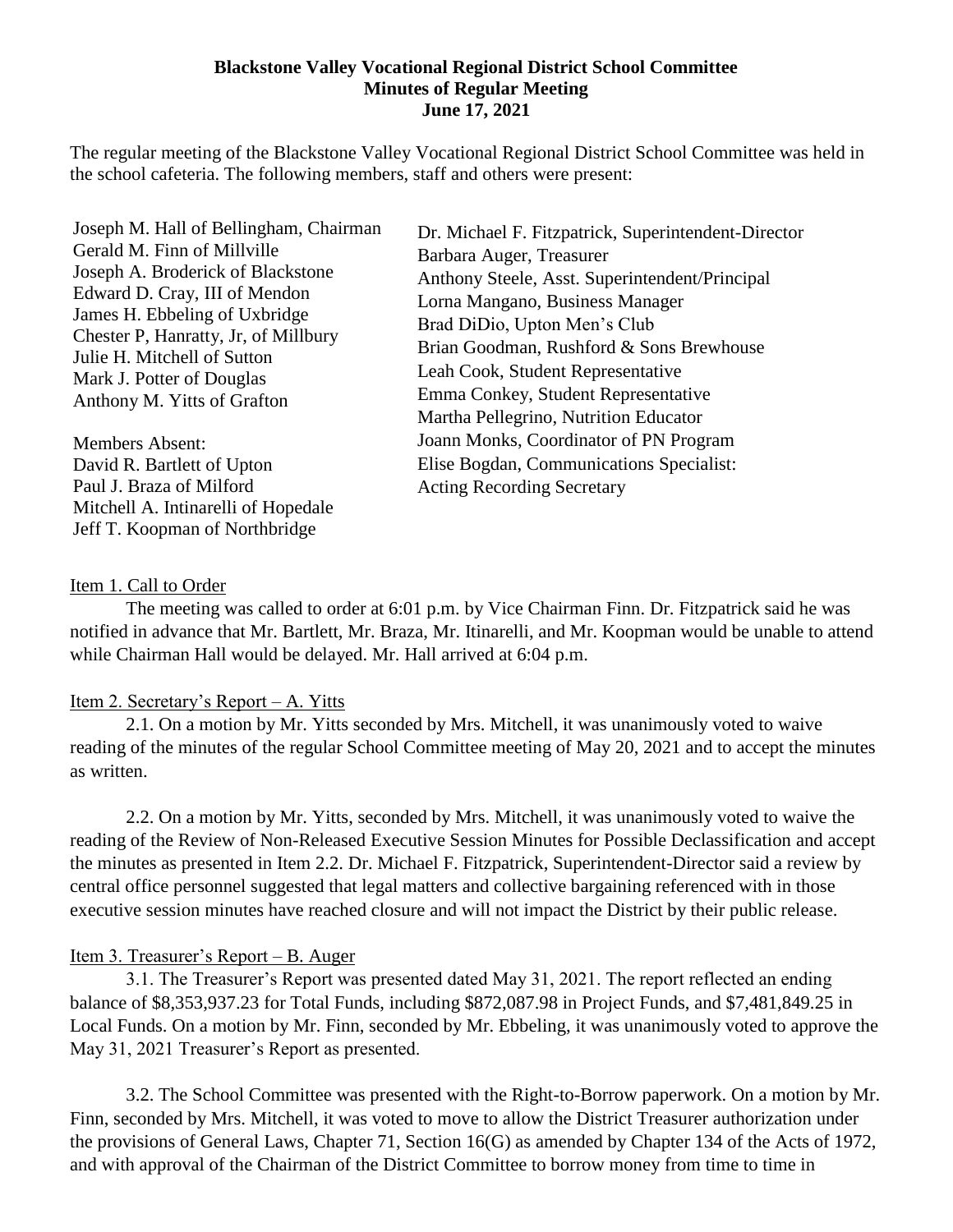anticipation of revenue for the fiscal year beginning July 1, 2021, and to issue a note as may be given for a period of less than one year in accordance with General Laws Chapter 44, Section 17.

### Item 4. Staff Recognition - Dr. Michael F. Fitzpatrick

4.1. Dr. Fitzpatrick formally recognized Engineering Vocational Instructor Tim Oliveira as being named MassTECH Tech/Engineering Teacher of the Month for going above and beyond this year developing detailed lessons along with a very streamlined Canvas course outline that kept the students on track, engaged, and focused on the tasks to be completed when they were in the building and remote. Additionally indicating that Mr. Oliveira is a key member of our team.

### Item 5. Upton Fireworks Festival Liquor License Request

Brian Goodman, Co-Owner and Manager of Rushford & Sons Brewhouse, a locally-oriented and community-focused craft brewery in Upton, introduced himself to the Committee. It was agreed to wait for the arrival of Brad DiDio, Upton Men's Club representative to further discuss the club's proposal for its annual fireworks festival on school grounds to consider the inclusion of a liquor license request. Conversation ensued regarding how to support the new local business with a potential inclusion of a beer tent/garden yet address the Committee's concerns to maintain the same family friendly event. It was agreed that if Mr. DiDio would provide the Committee with a more detailed plan including precautions and safety measures to keep the pour area contained that the Committee would consider conditional approval based on timing of the event. On a motion by Mr. Hanratty seconded by Mr. Potter it was unanimously voted to go ahead with the conditional approval with the right to give final approval to Mr. Hall, Mr. Finn, and Dr. Fitzpatrick. Further research likely involving both the Fire & Police Chiefs is anticipated.

### Item 6. Comments by Student Representatives - Leah Cook & Emma Conkey

Dr. Fitzpatrick invited student representatives Leah Cook and Emma Conkey to report on student activities. As the representatives from the Student Council, they reported that the council elected new officer positions and freshman representatives will be elected next school year. They also reported on various other Student Council activities, training officers, preparing for return to school welcoming activities, and Homecoming scheduled for the week of September 25th.

### Item 7. Annual Wellness Assessment Report - Martha Pellegrino

Martha Pellegrino presented the Annual Wellness Report for 2020-2021. The goals and objectives for 2020-2021 were provided which included student and employee wellness along with initiatives. She thanked Cafeteria Manager, Eric Carlson for his work with administration, staff, Upton Board of Health and DESE to implement ongoing changes due to the pandemic. Cafeteria staff provided in-school meals as well as weekly pick up of bagged meals, and in early February, the home delivery meal program was implemented to interested students in distance learning. With May's return to full on campus learning, the cafeteria staff adapted to serving lunch outside under a tent due to space limitations. All meals were free and will continue to be free in SY2021-22.

### Item 8. Practical Nursing Program Coordinator - J. Monks

8.1 Ms. Monks gave an update on the PN program. She shared historical NCLEX pass rates for the program, a successful in-person graduation following all COVID guidelines, and reported on job placement within the District. Mr. Finn requested that Ms. Monks share with him the historical placement data showing where the graduates are employed after completing the program.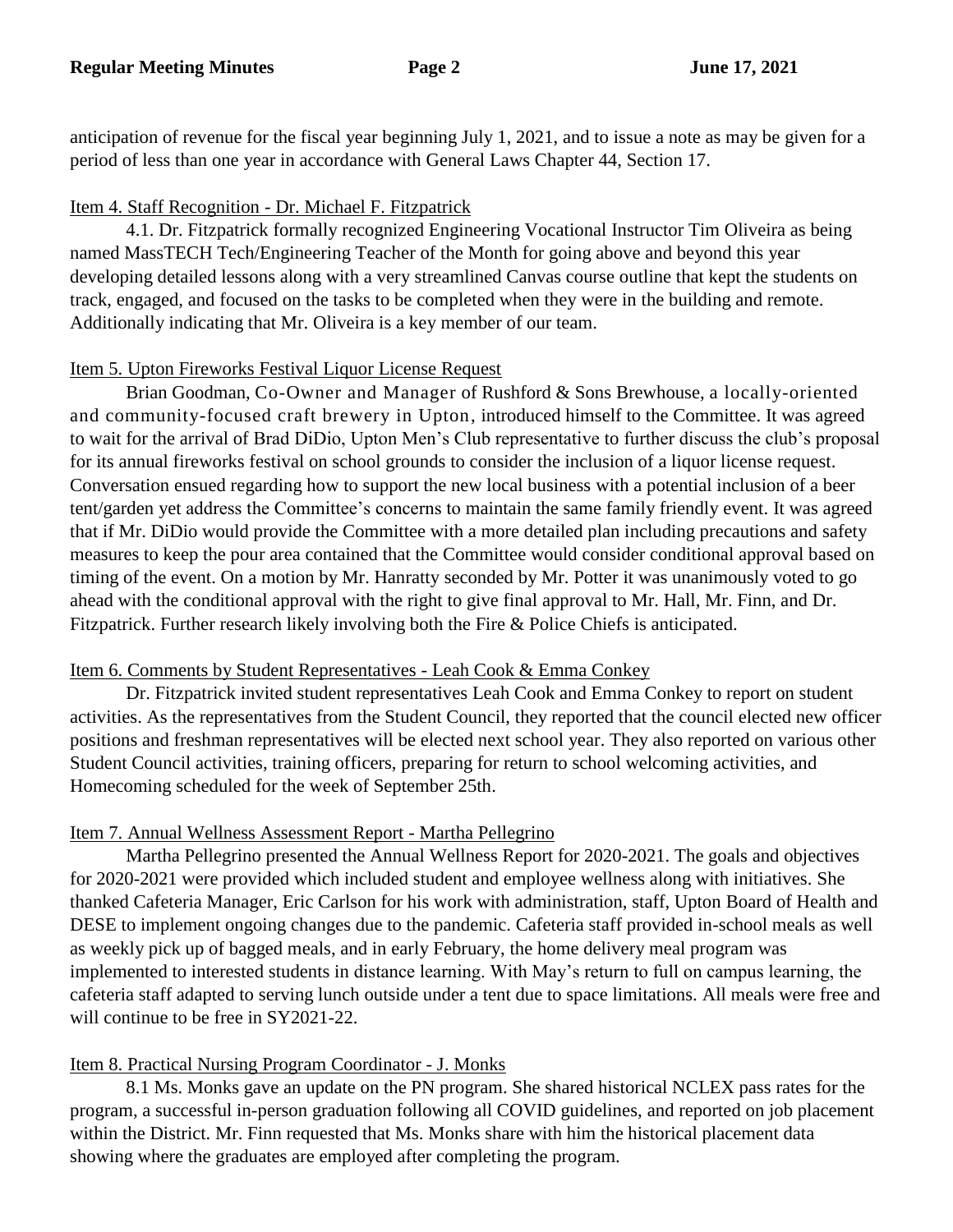## Item 9. Business Manager - L. Mangano

9.1. Ms. Mangano presented a year-end line item transfer. On a motion made by Mr. Finn, seconded by Mrs. Mitchell, it was unanimously voted to transfer available funds totaling \$7,970 for equipment. Ms. Mangano explained this fund transfer from available appropriations was being requested to procure a floor stripper machine to augment the existing 17-year-old floor stripper that has mechanical, overheating issues. Having a second stripper would improve efficiency with summer cleaning.

9.2. Ms. Mangano reported that there was no need for donation approvals.

9.3. The School Committee members were provided with a summary of the FY21 Grant approvals. To date there is a total of \$2,883,644 as identified in Item 9.3.

# Item 10. Policy Subcommittee Report - C. Hanratty

# 10.1 **Revised Policies**:

10.1.a. The School Committee received the 2021-2022 Student Athletic Handbook handout which referenced the pages and sections for revisions as identified in Item 10.1.a. the changes were mostly simple housekeeping matters with MIAA changes. Therefore, on a motion by Mr. Hanratty, seconded by Mr. Finn, it was voted to accept the revised policies as presented.

# Item 11. Assistant Superintendent-Director's Report - A. Steele

11.1. Report on Proms:

11.1.a Senior Prom: 05/21/21 - Assistant Superintendent Steele informed the members of the School Committee that the senior prom was held on May  $21<sup>st</sup>$  at BVT outside under the big tent. It was a nice event, held in two parts to allow for the attendance of 216 seniors. The seniors fundraised and elected to have a fireworks display, which was supported by the Upton Fire and Police Departments. It was an impressive display and a great time was had by all.

11.1.b. Junior Prom:  $05/22/21$  - Mr. Steele reported that the junior prom held on May  $22<sup>nd</sup>$  outside under the tent at BVT followed the same guidelines and format as the senior prom to keep the attendance numbers within the acceptable guidelines of the Upton Board of Health and the State. Looking forward to saving money for next year, the juniors opted not to have fireworks. Mr. Steele applauded them on their financial literacy and planning. Both groups had a pretty normal prom experience given the added restrictions.

11.2. Sports Awards Night: 05/24/21 - Mr. Steele reported that Sports Awards Night honoring its student-athletes kicked off a week of senior events that were held outside at BVT under the tent. It was a nice evening honoring senior athletes for all four seasons and those athletes who signed letters of intent. Underclassmen were honored during their class days.

11.3. Senior Awards Night: 05/25/21 - Mr. Steele reported that the Senior Awards Night held the evening of May 25<sup>th</sup> at BVT honored military and honors scholars. It followed the same format as our annual event with guest presenters and all of the traditional pomp and circumstance. The only significant difference being that it was held outside under the tent as its venue.

*a.* 2021 Scholarship Report was shared with the Committee showing a grand total of 2021 Dollars Award at \$2,383,751 with a Renewable Value of \$7,909,616.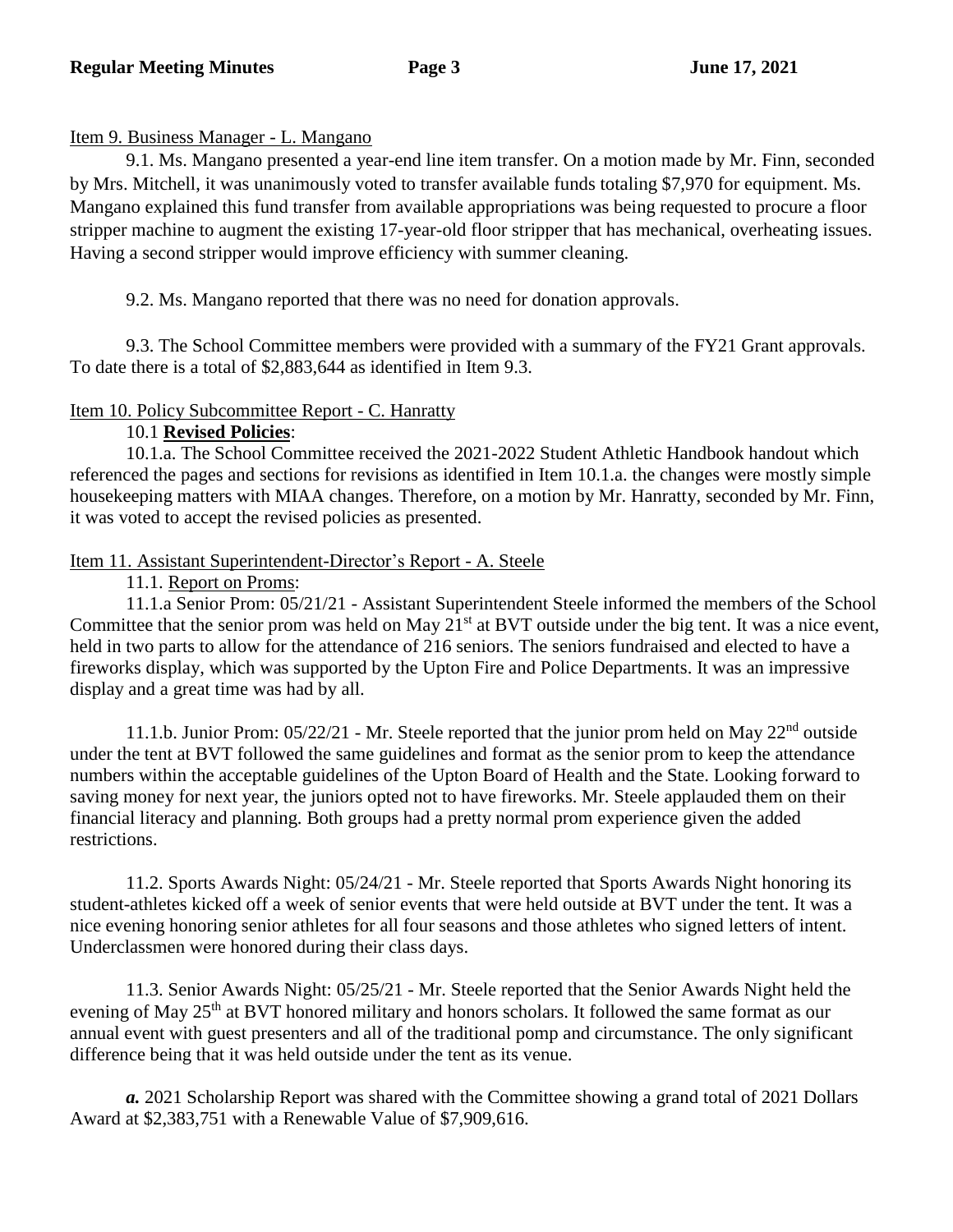11.4. BVT Graduation Report: 05/27/21 - Mr. Steele reported that the graduation was held outside on the athletic field at BVT on May  $27<sup>th</sup>$ . It was a beautiful evening for an outdoor event. It was a very normal graduation that honored 300 seniors for their achievement.

11.5. Spring Sports Update – Mr. Steele reported that MIAA spring tournaments start June 18<sup>th</sup> with boys' and girls' lacrosse, followed by baseball, softball, track and field, and volleyball co-op all competing.

11.6. End-of-Year Procedures - Assistant Superintendent Steele informed the members that the Endof-Year Procedures for seniors have been completed. The last day of school on June 18<sup>th</sup> kicks off the summer projects – updating databases, summer cleaning, taking down the tent, cleaning the cafeteria tables and moving them back to the cafeteria, returning stored furniture during COVID back to classrooms, and preparing the building for a return to school.

## Item 12. Signatory Authorizations - J. Hall

12.1. On a motion by Mr. Finn, seconded by Mrs. Mitchell, it was unanimously voted to empower Superintendent-Director, Dr. Michael F. Fitzpatrick, as an authorized signatory for the Regional School District for the school year 2021-2022 as it pertains to District contracts, grants, and other legally binding documents between the District and any/all outside agencies.

12.2. On a motion by Mrs. Mitchell, seconded by Mr. Ebbeling, it was unanimously voted to empower Business Manager, Lorna Mangano, as an authorized signatory for the Regional School District for the school year 2021-2022 as it pertains to District purchase orders, contracts, grants, and other legally binding documents between the District and any/all outside agencies.

12.3. On a motion by Mrs. Mitchell, seconded by Mr. Yitts, it was unanimously voted to empower Superintendent-Director, Dr. Michael F. Fitzpatrick and/or Business Manager, Lorna Mangano, as an authority to contract for or on behalf of the Regional School District, during Fiscal Year 2022, and to enter into such contracts or agreements for up to five years, except in the case of contracts or agreements dealing with real estate which may be up to ten years. It should be noted the State Legislature is considering petitions, which would extend certain lease and other durations.

# Item 13. Budget Report - Julie Mitchell

13.1. A status report indicating budget approval standings and updated town meeting dates was shared and reviewed by the Committee.

# 13.2. Annual Town Meeting Actions - M. Fitzpatrick

Dr. Fitzpatrick shared information on the annual town meeting actions on the District's budget advising that the budget secured unanimous approval by all thirteen member towns.

13.2. a. The Town of Hopedale voted in favor of the budget on May 22, 2021. Dr. Fitzpatrick shared that it was a favorable vote.

13.2. b. The Town of Milford voted in favor of the budget on May 24, 2021. Dr. Fitzpatrick reported that he attended the remote town meeting via Zoom.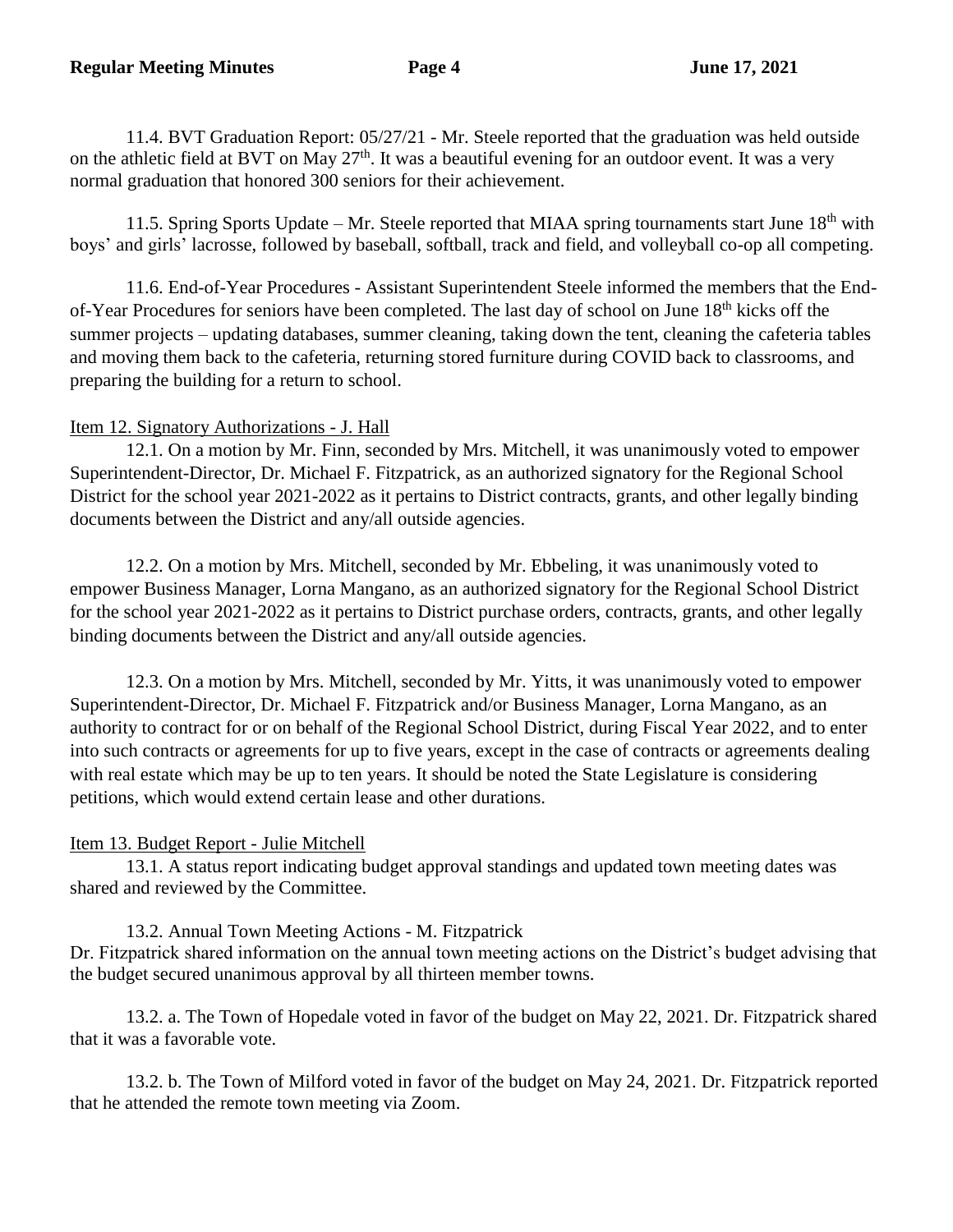13.2. c. The Town of Blackstone voted in favor of the budget on May 25, 2021. Mr. Broderick reported that he attended the outdoor town meeting and that the budget passed.

13.2. d. The Town of Bellingham voted in favor of the budget on May 26, 2021. Dr. Fitzpatrick said that he attended the town meeting that was held indoors and that the budget received a favorable vote.

13.2. e. The Town of Grafton voted in favor of the budget on June 5, 2021. Mr. Yitts reported that the Grafton town meeting was held outdoors and the budget received a favorable vote.

## Item 14. Superintendent-Director's Report - Michael F. Fitzpatrick

14.1. New Vice Principal Appointment of Skye Bomba. The School Committee is in receipt of her resume. Dr. Fitzpatrick shared that it introduces the credentials of the new Vice Principal, Skye Bomba of Douglas. Mrs. Mitchell shared that she had an opportunity to meet Ms. Bomba at the BVT graduation and was impressed to see that she had volunteered to assist with a school event and was already making connections.

 14.2. The members received an update on the Biotechnology approval process. Dr. Fitzpatrick shared that the newest program has received DESE approval with the recent visit of the State agent who was impressed with the in-house renovations and use of the capital skills grant to repurpose the Business Technology space into the new Biotechnology shop.

14.3. The BVT Annual Golf Tournament was held on Monday, June 14<sup>th</sup> at Highfields Golf and Country Club in Grafton during a torrential rain storm. Despite the inclement weather, it was a fun-filled day and a huge success raising more than \$12,500 to enhance the educational opportunities and athletic activities for our students.

14.4. The School Committee is in receipt of the Facilities Department Anticipated Summer Improvement Projects. Planned projects include renovation of Painting and Design Technology, including two new enclosed areas within that shop and a new hot food serving line in the cafeteria. In addition to the annual summer projects, specific maintenance projects include: replacements of sawdust collector filters; lot crack sealing schedules, all lot lines, numbers, and stenciling will be repainted.

 14.5. DESE Admissions Update – Dr. Fitzpatrick shared that the DESE Admissions Update is anticipated next week. It is expected that new regulations will aim to eliminate demographic disparities among urban schools. Anticipating that new regulations could be left up to our interpretation, he explained that we are witnessing a transition in philosophy.

 14.6. M.A.S.S. Annual Spring Meeting Report – Dr. Fitzpatrick reported that he has been informed by M.A.S.S. Executive Board that after 14 years of service he has exceeded the term limits; as of June 2021 he will no longer serve on that board.

# Item 15. Old Business - M. Fitzpatrick

15.1. On a motion by Mr. Hanratty, seconded by Mr. Broderick, it was unanimously voted to approve the DESE Temporary Waiver request for time and learning for an eight-day period from May 17, 2021 through May 26, 2021 as submitted on May 7, 2021 and subsequently approved by the Commissioner of Education.